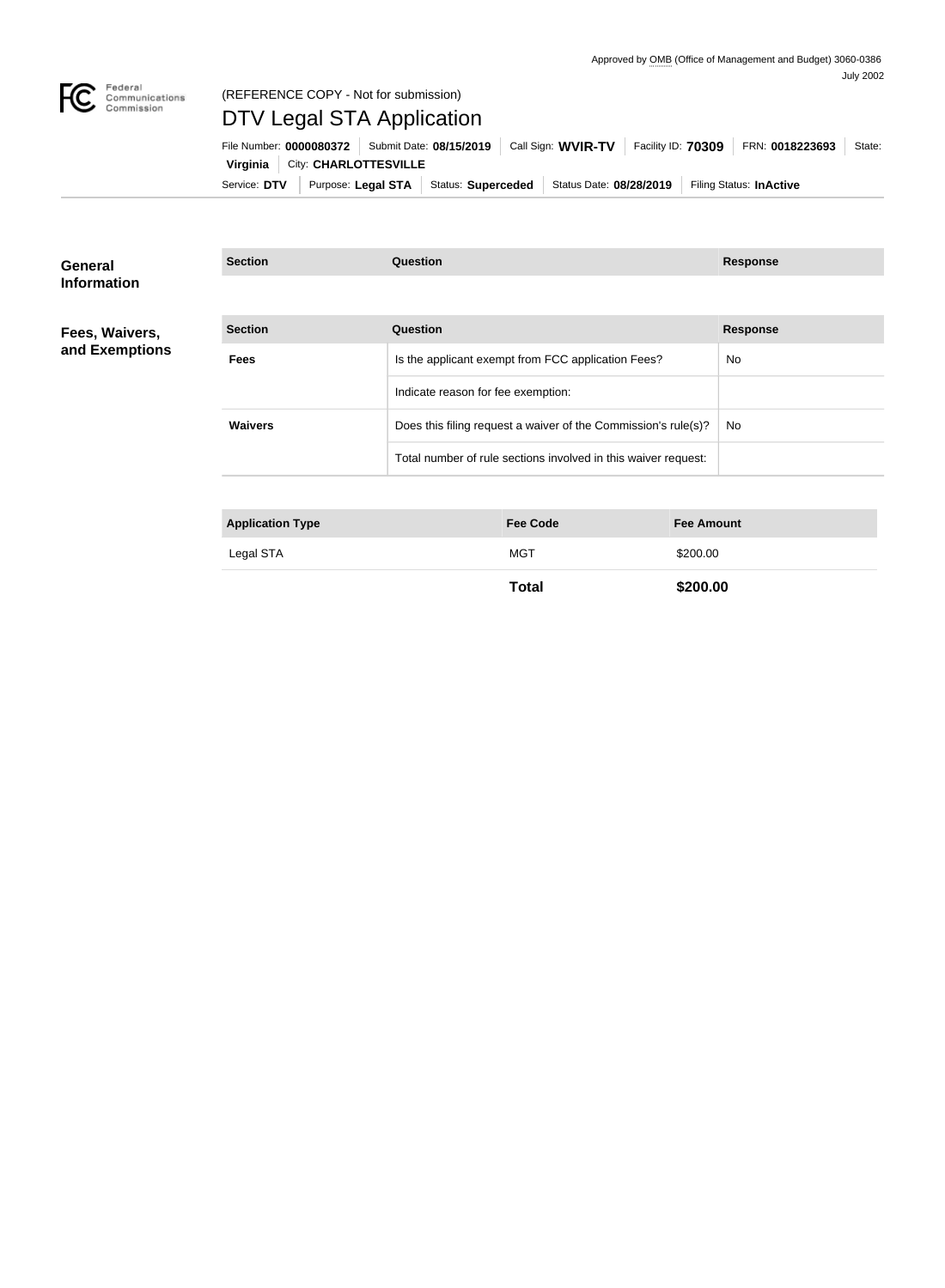#### **Applicant Name, Type, and Contact Information**

| <b>Applicant</b>                                                                           | <b>Address</b>                                                                                | <b>Phone</b>          | Email                 | <b>Applicant Type</b>               |
|--------------------------------------------------------------------------------------------|-----------------------------------------------------------------------------------------------|-----------------------|-----------------------|-------------------------------------|
| <b>VIRGINIA BROADCASTING LLC</b><br>Doing Business As: VIRGINIA<br><b>BROADCASTING LLC</b> | Harold B. Wright<br><b>PO Box 769</b><br>CHARLOTTESVILLE,<br>VA 22902<br><b>United States</b> | +1 (434) 220-<br>2900 | hwright@nbc29.<br>com | <b>Limited Liability</b><br>Company |

#### **Authorization Holder Name**

 $\Box$  Check box if the Authorization Holder name is being updated because of the sale (or transfer of control) of the Authorization(s) to another party and for which proper Commission approval has not been received or proper notification provided.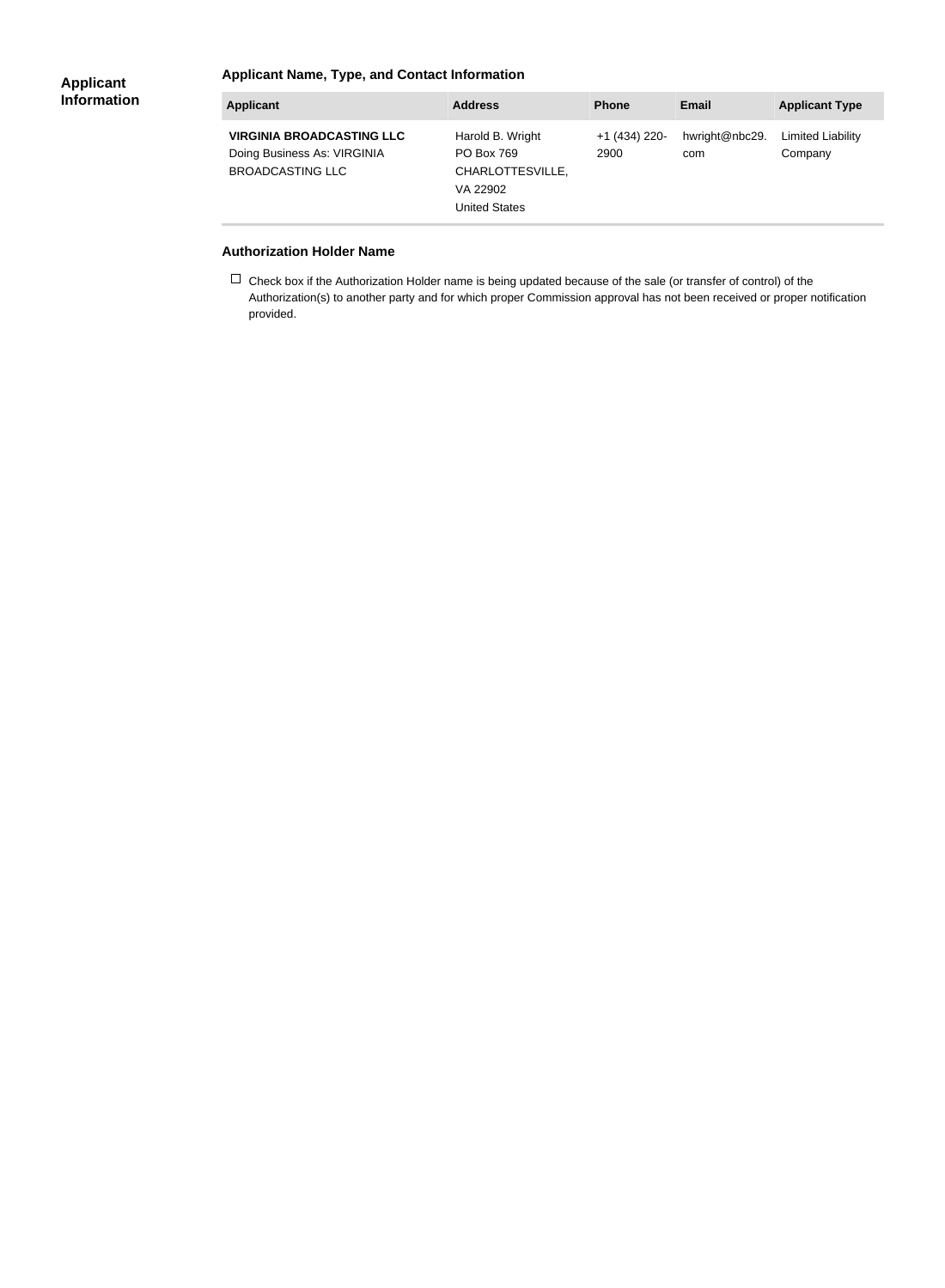| <b>Contact</b><br><b>Representatives</b><br>(3) | <b>Contact Name</b>                                                                         | <b>Address</b>                                                                                               | <b>Phone</b>          | <b>Email</b>                     | <b>Contact Type</b>         |
|-------------------------------------------------|---------------------------------------------------------------------------------------------|--------------------------------------------------------------------------------------------------------------|-----------------------|----------------------------------|-----------------------------|
|                                                 | <b>Lance Cratty</b><br><b>Chief Engineer</b><br>Virginia Broadcasting, LLC                  | PO Box 769<br>Charlottesville, VA<br>22902<br><b>United States</b>                                           | +1 (434) 220-<br>2924 | lcratty@nbc29.com                | Technical<br>Representative |
|                                                 | <b>Donald G. Everist</b><br><b>Consulting Engineer</b><br>Cohen, Dippell, and Everist, P.C. | Donald G. Everist<br>1420 N Street, N.<br>W.<br>Suite One<br>Washington, DC<br>20005<br><b>United States</b> | +1 (202) 898-<br>0111 | cdepc@comcast.net                | Technical<br>Representative |
|                                                 | <b>Peter Tannenwald</b><br><b>ATTORNEY</b><br>FLETCHER, HEALD &<br>HILDRETH, P.L.C.         | 1300 N. 17TH ST.<br>11th Floor<br>Arlington, VA<br>22209<br><b>United States</b>                             | +1 (703) 812-<br>0426 | TANNENWALD@FHHLAW.<br><b>COM</b> | Legal<br>Representative     |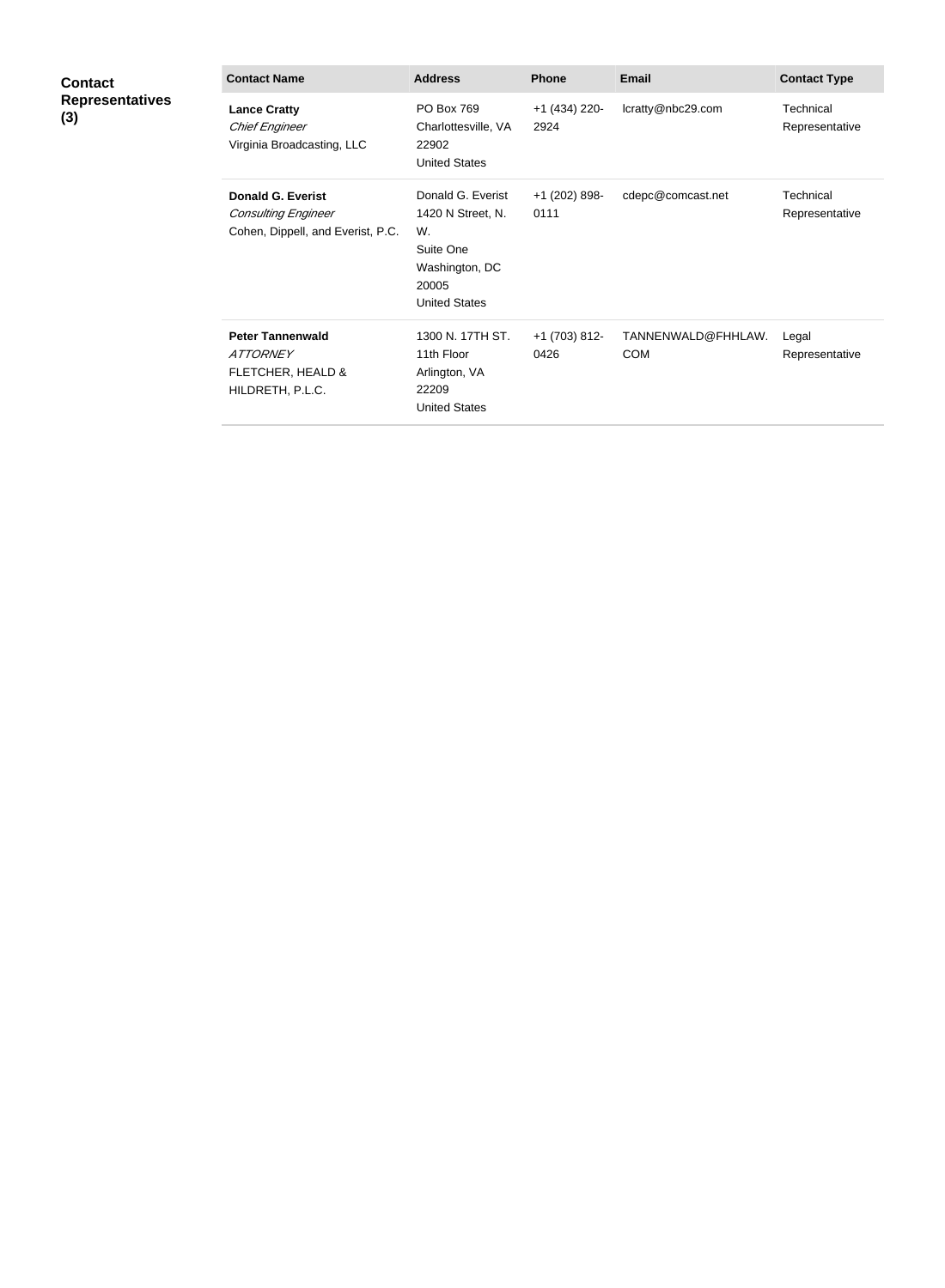| <b>Channel and</b><br><b>Facility</b><br><b>Information</b> | <b>Section</b>                          | Question               | <b>Response</b>        |
|-------------------------------------------------------------|-----------------------------------------|------------------------|------------------------|
|                                                             | <b>Proposed Community of</b><br>License | <b>Facility ID</b>     | 70309                  |
|                                                             |                                         | <b>State</b>           | Virginia               |
|                                                             |                                         | City                   | <b>CHARLOTTESVILLE</b> |
|                                                             |                                         | DTV Channel            | 32                     |
|                                                             |                                         | Designated Market Area | Charlottesville        |
|                                                             | <b>Facility Type</b>                    | <b>Facility Type</b>   | Commercial             |
|                                                             |                                         | <b>Station Type</b>    | Main                   |
|                                                             | Zone                                    | Zone                   | $\mathbf{1}$           |

## **Primary station proposed to be rebroadcast:**

**Facility Id Call Sign City State**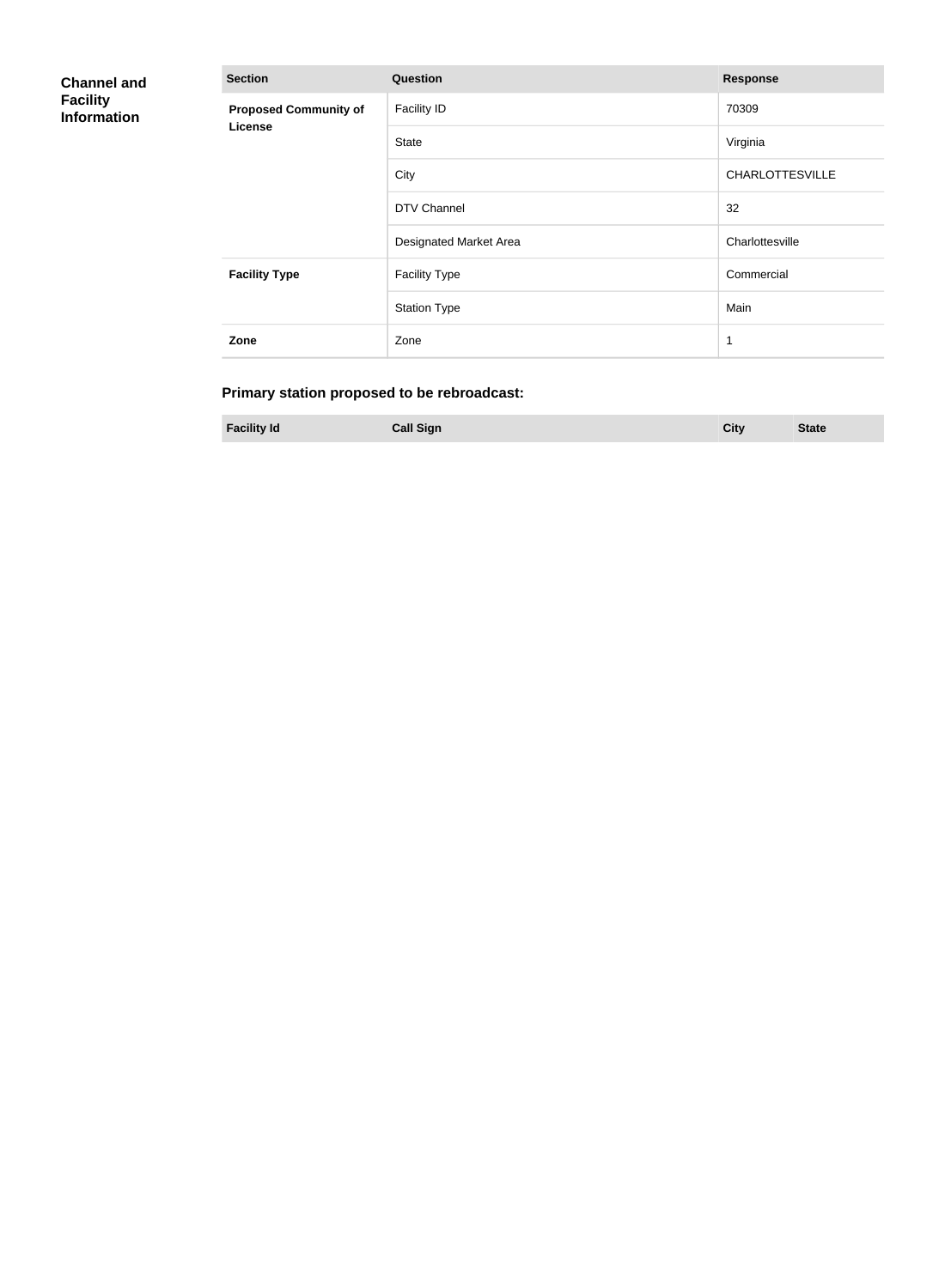| <b>Certification</b> | <b>Section</b>                                    | <b>Question</b>                                                                                                                                                                                                                                                                                                                                                                                                                                                                                                                                                                                                                                                                                                                                                                                                                                           | <b>Response</b>                                         |
|----------------------|---------------------------------------------------|-----------------------------------------------------------------------------------------------------------------------------------------------------------------------------------------------------------------------------------------------------------------------------------------------------------------------------------------------------------------------------------------------------------------------------------------------------------------------------------------------------------------------------------------------------------------------------------------------------------------------------------------------------------------------------------------------------------------------------------------------------------------------------------------------------------------------------------------------------------|---------------------------------------------------------|
|                      | <b>General Certification</b><br><b>Statements</b> | The Applicant waives any claim to the use of any particular<br>frequency or of the electromagnetic spectrum as against the<br>regulatory power of the United States because of the<br>previous use of the same, whether by authorization or<br>otherwise, and requests an Authorization in accordance with<br>this application (See Section 304 of the Communications Act<br>of 1934, as amended.).                                                                                                                                                                                                                                                                                                                                                                                                                                                       |                                                         |
|                      |                                                   | The Applicant certifies that neither the Applicant nor any<br>other party to the application is subject to a denial of Federal<br>benefits pursuant to §5301 of the Anti-Drug Abuse Act of<br>1988, 21 U.S.C. §862, because of a conviction for<br>possession or distribution of a controlled substance. This<br>certification does not apply to applications filed in services<br>exempted under §1.2002(c) of the rules, 47 CFR. See §1.<br>2002(b) of the rules, 47 CFR §1.2002(b), for the definition of<br>"party to the application" as used in this certification §1.2002<br>(c). The Applicant certifies that all statements made in this<br>application and in the exhibits, attachments, or documents<br>incorporated by reference are material, are part of this<br>application, and are true, complete, correct, and made in<br>good faith.   |                                                         |
|                      | <b>Authorized Party to Sign</b>                   | <b>FAILURE TO SIGN THIS APPLICATION MAY RESULT IN</b><br>DISMISSAL OF THE APPLICATION AND FORFEITURE<br>OF ANY FEES PAID<br>Upon grant of this application, the Authorization Holder may<br>be subject to certain construction or coverage requirements.<br>Failure to meet the construction or coverage requirements<br>will result in automatic cancellation of the Authorization.<br>Consult appropriate FCC regulations to determine the<br>construction or coverage requirements that apply to the type<br>of Authorization requested in this application.<br>WILLFUL FALSE STATEMENTS MADE ON THIS FORM<br>OR ANY ATTACHMENTS ARE PUNISHABLE BY FINE AND<br>/OR IMPRISONMENT (U.S. Code, Title 18, §1001) AND/OR<br>REVOCATION OF ANY STATION AUTHORIZATION (U.S.<br>Code, Title 47, §312(a)(1)), AND/OR FORFEITURE (U.S.<br>Code, Title 47, §503). |                                                         |
|                      |                                                   | I certify that this application includes all required and<br>relevant attachments.                                                                                                                                                                                                                                                                                                                                                                                                                                                                                                                                                                                                                                                                                                                                                                        | Yes                                                     |
|                      |                                                   | I declare, under penalty of perjury, that I am an authorized<br>representative of the above-named applicant for the<br>Authorization(s) specified above.                                                                                                                                                                                                                                                                                                                                                                                                                                                                                                                                                                                                                                                                                                  | Harold B. Wright<br><b>Vice President</b><br>08/15/2019 |